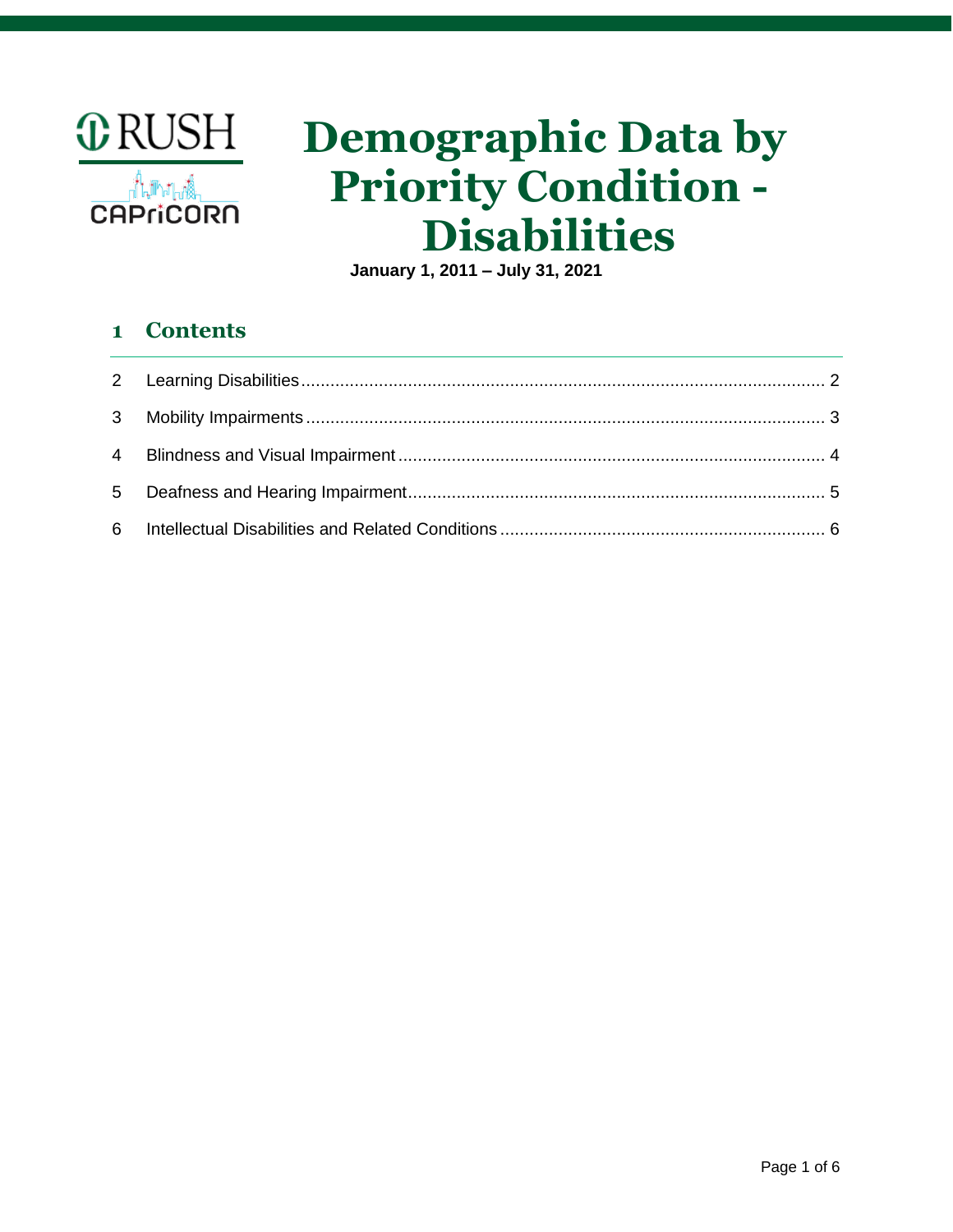# <span id="page-1-0"></span>**2 Learning Disabilities**

#### **Total Patient Count:** 17,286

White 6756 (39.08%) Black or African American 1830 (27.94%) Asian 572 (3.31%) Other 4228 (24.46%) Unknown 900 (5.21%)

Hispanic or Latinx 5626 (32.55%) Not Hispanic or Latinx 10,949 (63.34%) Unknown 711 (4.11%)

| Male    | 10,988 (63.57%) |
|---------|-----------------|
| Female  | 6298 (36.43%)   |
| Unknown | $0(0.00\%)$     |

### **Age** Count of Unique Patients

| <18   | 13,151 (76.08%) |
|-------|-----------------|
| 18-24 | 2139 (12.37%)   |
| 25-44 | 1164 (6.73%)    |
| 45-64 | 508 (2.94%)     |
| 65-74 | 192 (1.11%)     |
| >75   | 132 (0.76%)     |

### **Race Count of Unique Patients**

### **Ethnicity Count of Unique Patients**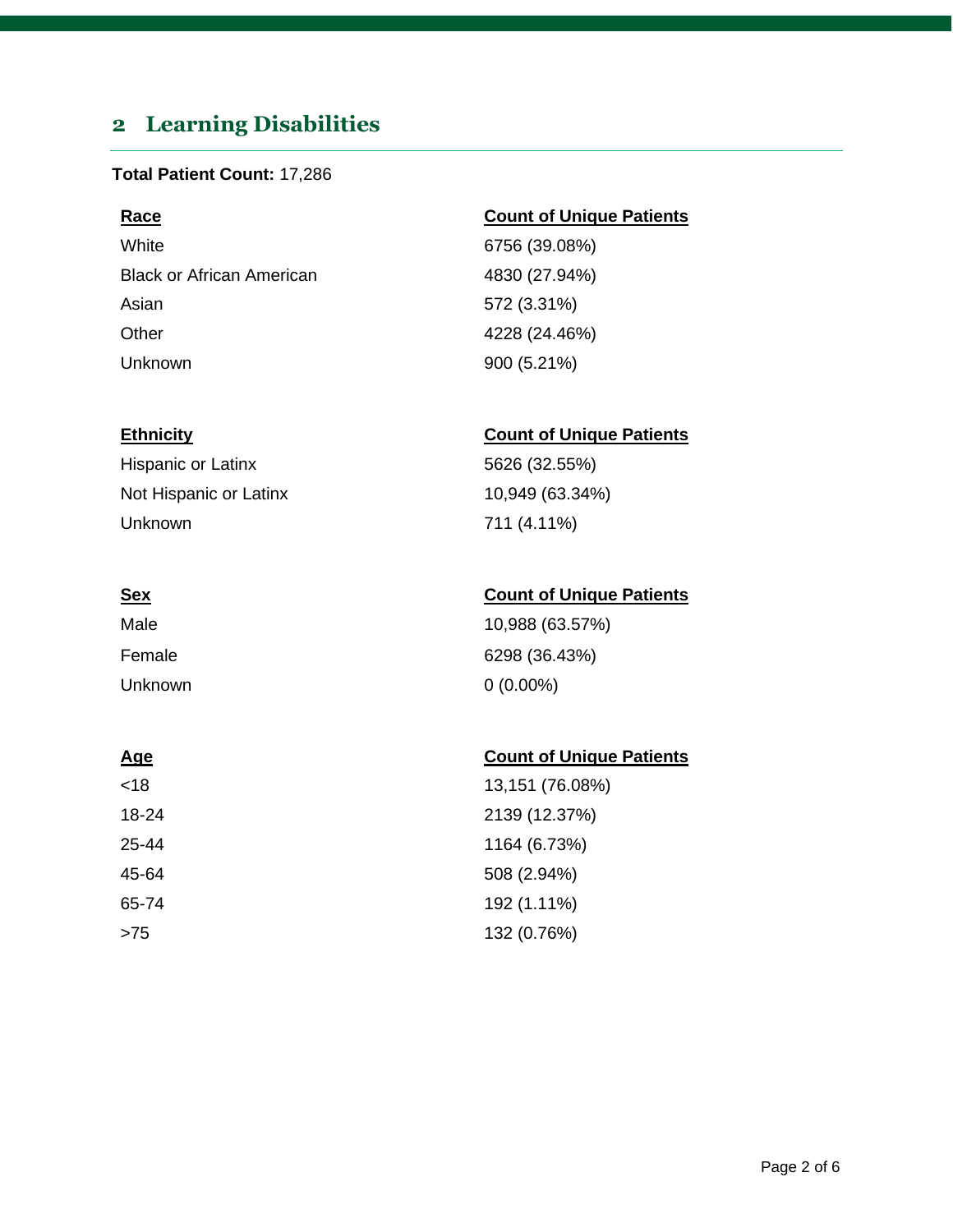# <span id="page-2-0"></span>**3 Mobility Impairments**

#### **Total Patient Count:** 15,515

White 6787 (43.74%) Black or African American 6393 (41.21%) Asian 354 (2.28%) Other 1654 (10.66%) Unknown 327 (2.11%)

Hispanic or Latinx 2088 (13.46%) Not Hispanic or Latinx 13,167 (84.87%) Unknown 260 (1.68%)

| Male    | 7675 (49.47%)  |
|---------|----------------|
| Female  | 7839 (50.53%)  |
| Unknown | $<$ 12 (0.00%) |

| <18   | 379 (2.44%)   |
|-------|---------------|
| 18-24 | 218 (1.41%)   |
| 25-44 | 1694 (10.92%) |
| 45-64 | 4594 (29.61%) |
| 65-74 | 3712 (23.93%) |
| >75   | 4974 (32.05%) |

### **Race Count of Unique Patients**

### **Ethnicity Count of Unique Patients**

### **Sex Count of Unique Patients**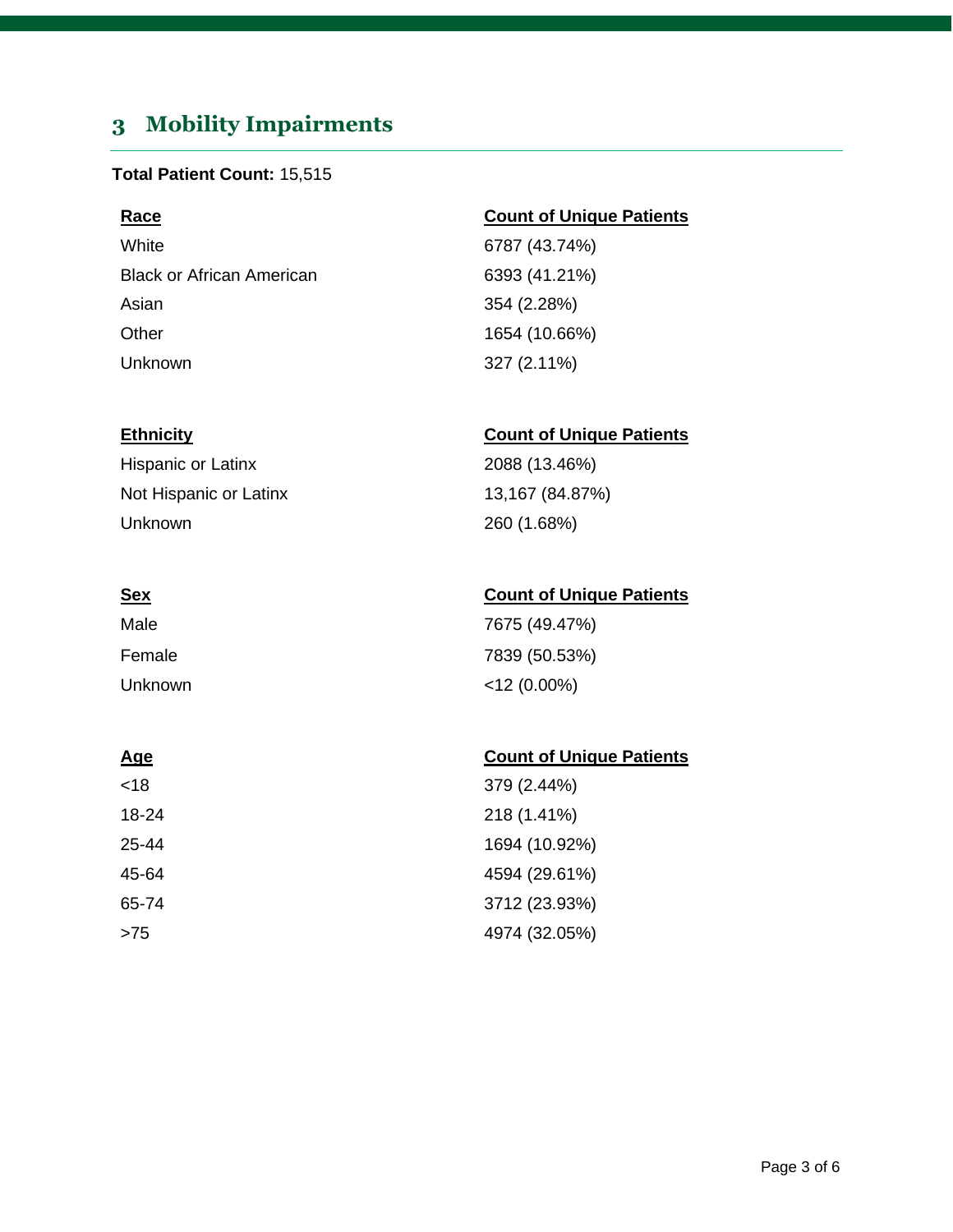# <span id="page-3-0"></span>**4 Blindness and Visual Impairment**

### **Total Patient Count:** 7961

### **Race Count of Unique Patients**

White 3265 (41.01%) Black or African American 3158 (39.67%) Asian 191 (2.40%) Other 1195 (15.01%) Unknown 152 (1.91%)

#### **Ethnicity Count of Unique Patients**

Hispanic or Latinx 1529 (19.21%) Not Hispanic or Latinx 6313 (79.30%) Unknown 119 (1.49%)

### **Sex Count of Unique Patients**

| Male    | 3638 (45.70%) |
|---------|---------------|
| Female  | 4324 (54.31%) |
| Unknown | $0(0.00\%)$   |

| <18   | 537 (6.75%)   |
|-------|---------------|
| 18-24 | 379 (4.76%)   |
| 25-44 | 1148 (14.42%) |
| 45-64 | 2110 (26.50%) |
| 65-74 | 1514 (19.02%) |
| >75   | 2273 (28.55%) |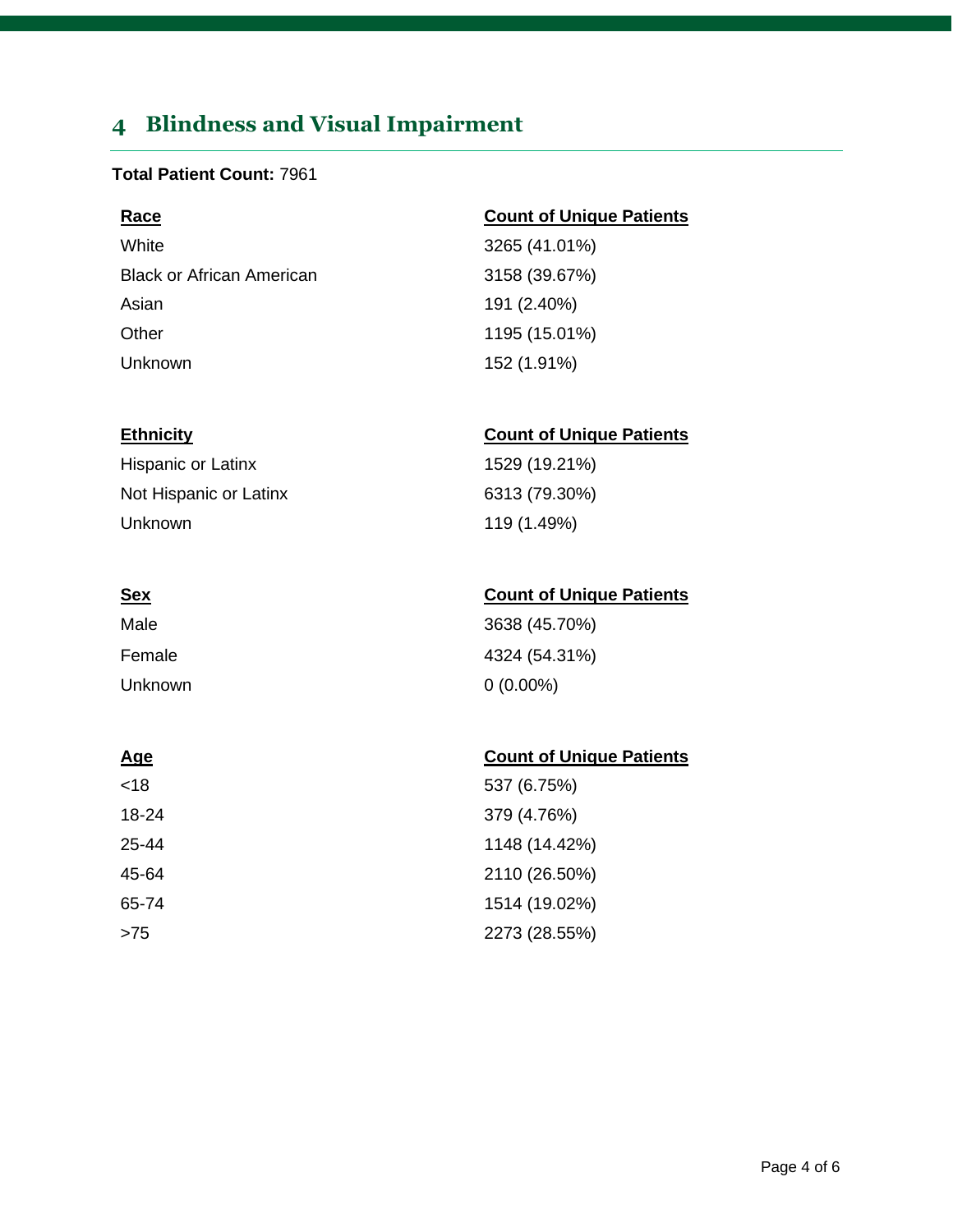# <span id="page-4-0"></span>**5 Deafness and Hearing Impairment**

#### **Total Patient Count:** 42,356

White 24,107 (56.92%) Black or African American 8225 (19.42%) Asian 1218 (2.88%) Other 8101 (19.13%) Unknown 705 (1.66%)

Hispanic or Latinx 9668 (22.83%) Not Hispanic or Latinx 32,268 (76.18%) Unknown 420 (0.99%)

# Male 19,762 (46.66%) Female 22,594 (53.34%) Unknown 0 (0.00%)

<18 4650 (10.98%) 18-24 1391 (3.28%) 25-44 5147 (12.15%) 45-64 10,187 (24.05%) 65-74 8228 (19.43%) >75 12,753 (30.11%)

#### **Race Count of Unique Patients**

### **Ethnicity Count of Unique Patients**

### **Sex Count of Unique Patients**